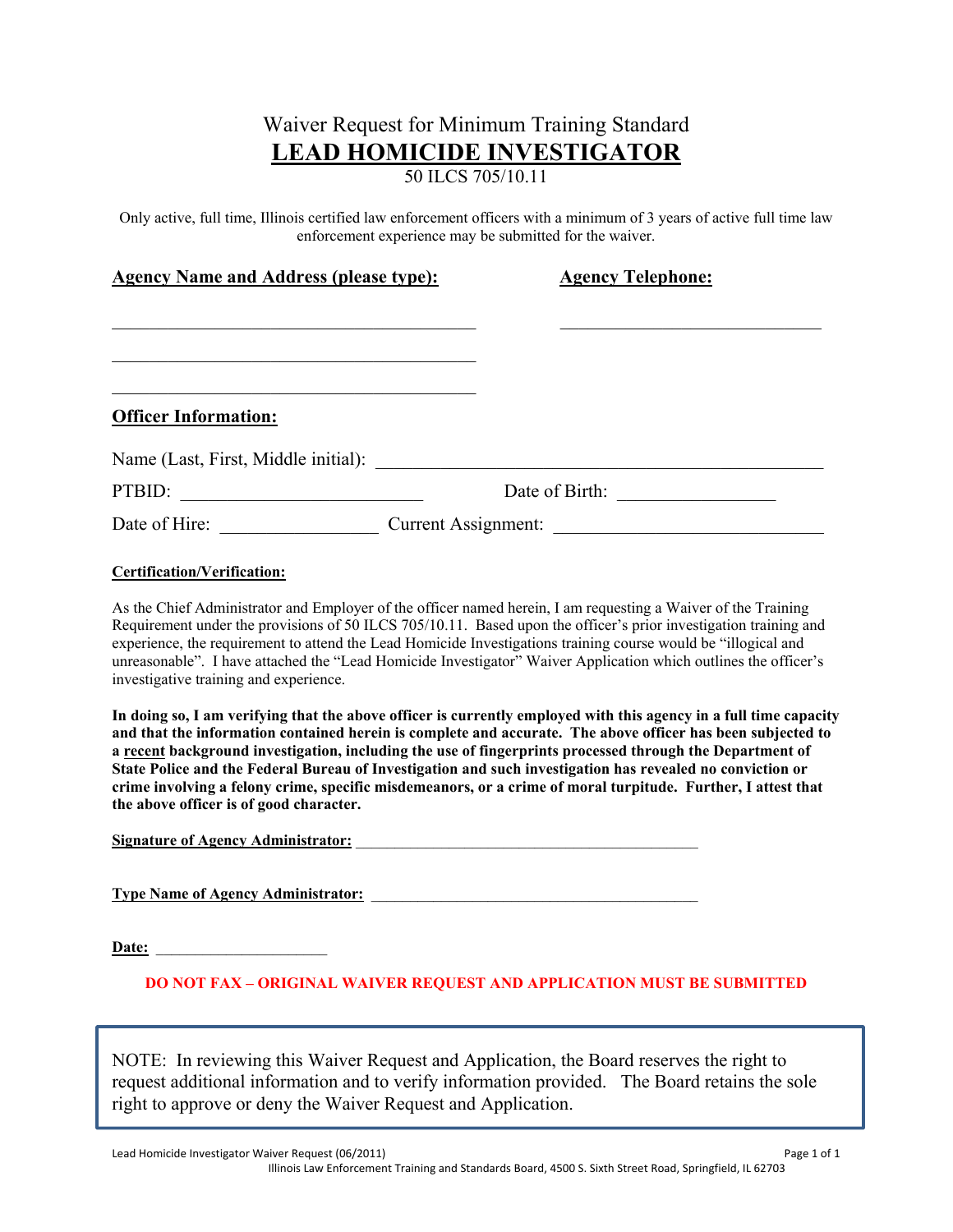## **LEAD HOMICIDE INVESTIGATOR**  Waiver Application

| Agency Name: <u>Department of the set of the set of the set of the set of the set of the set of the set of the set of the set of the set of the set of the set of the set of the set of the set of the set of the set of the set</u> |
|--------------------------------------------------------------------------------------------------------------------------------------------------------------------------------------------------------------------------------------|
| Officer's Name (Last, First, Middle initial): ___________________________________                                                                                                                                                    |
| PTBID: Date of Birth:                                                                                                                                                                                                                |
|                                                                                                                                                                                                                                      |
| Cumulatively, does the officer have a minimum of three (3) years of active full-time law<br>enforcement experience?<br>$\Box$ NO<br><b>YES</b>                                                                                       |
| Please provide information on <b>BOTH</b> experience and training:                                                                                                                                                                   |
| <b>Extensive and current Major Crimes Investigator Experience</b><br>(Note: Major Crimes is defined as any Class 3 or higher felony offense)                                                                                         |
| Has the officer worked as a Major Crimes Investigator?                                                                                                                                                                               |
| <b>YES</b><br>N <sub>O</sub>                                                                                                                                                                                                         |
| If yes, how long has the officer worked as a major crimes investigator?<br>$\bullet$                                                                                                                                                 |
| years months                                                                                                                                                                                                                         |
| During the identified time frame, approximately how many major crimes<br>investigations has the officer been assigned as lead investigator?                                                                                          |
|                                                                                                                                                                                                                                      |
| Has the officer worked on a homicide investigation?                                                                                                                                                                                  |
| No<br>Yes                                                                                                                                                                                                                            |